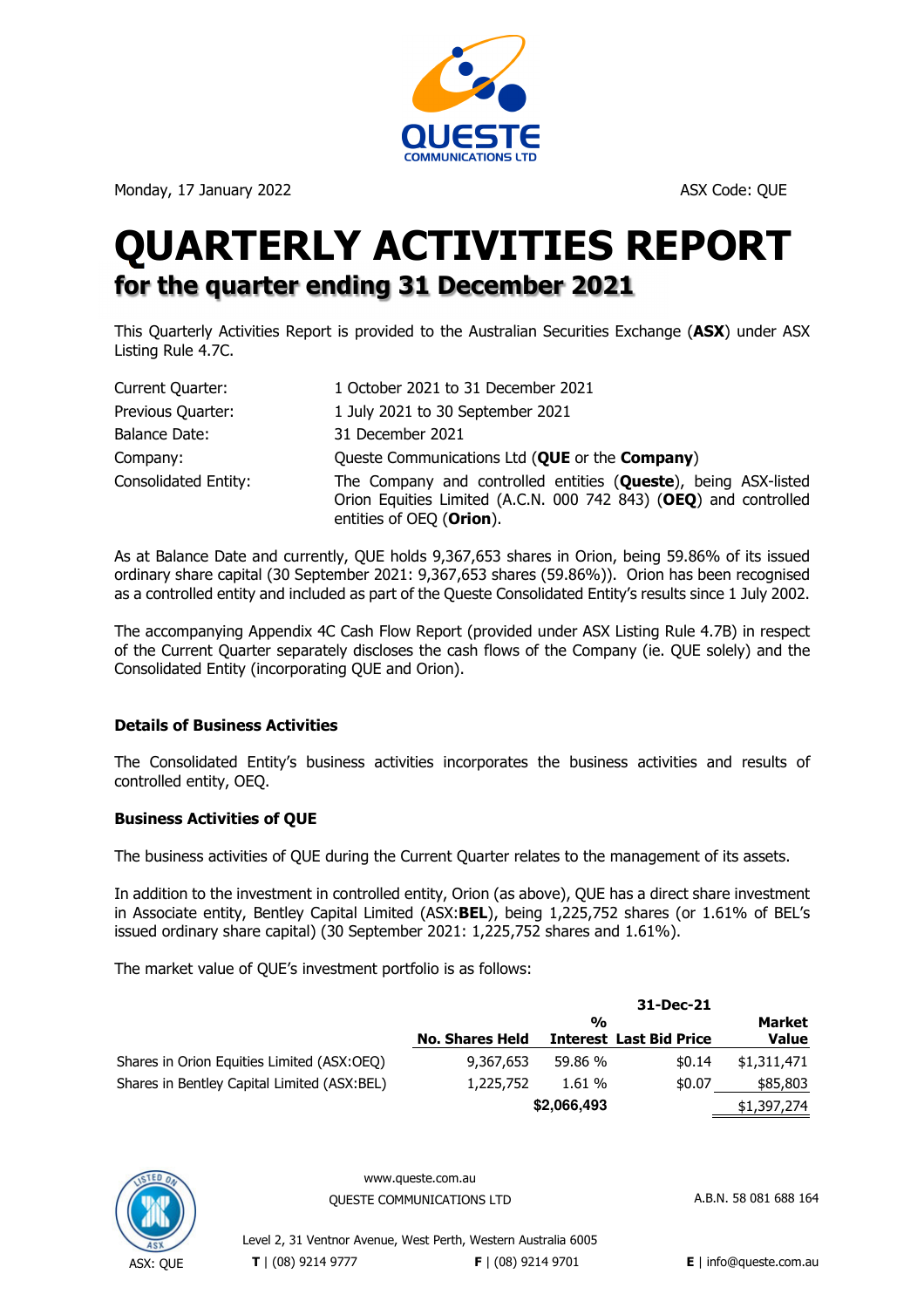## **Business Activities of Orion**

Orion is a listed investment company.

The business activities of Orion during the Current Quarter relates to the management of its investments, including investments in listed and unlisted securities and real estate held for development and resale.

Queste refers to the monthly net tangible asset (**NTA**) disclosures lodged by Orion in respect of the Current Quarter:

- 11 November 2021: NTA Backing as at 31 October 2021;
- 13 December 2021: NTA Backing as at 30 November 2021; and
- 14 January 2022: NTA Backing as at 31 December 2021.

Information concerning Orion may be viewed from its website: www.orionequities.com.au

Orion's market announcements may also be viewed from the ASX website (www.asx.com.au) under ASX code "OEQ".

# **Material Developments or Changes in Business Activities**

There were no material developments or changes in the business activities of QUE and OEQ during the Current Quarter.

# **Summary of Expenditure Incurred in Business Activities**

A summary of expenditure incurred in relation to cash flows from operating activities reported in the Appendix 4C Cash Flow Report is as follows:

| For Current Quarter ending 31 December 2021 | Company<br>\$'000 | <b>Consolidated Entity</b><br>\$'000 |
|---------------------------------------------|-------------------|--------------------------------------|
| Land operation expenses                     |                   |                                      |
| Personnel expenses                          | 66                | 71                                   |
| Occupancy expenses                          |                   |                                      |
| Corporate expenses                          | 10                | 14                                   |
| Administration expenses                     |                   |                                      |
| <b>Total Expenditure</b>                    | 77                | 88                                   |

A portion of the above expenditure incurred was recovered during the Quarter pursuant to shared office and administration arrangements, as reported in Item 1.8 of the accompanying Appendix 4C Cash Flow Report, as follows:

| For Current Quarter ending 31 December 2021 | Company<br>\$'000 | <b>Consolidated Entity</b><br>\$'000 |
|---------------------------------------------|-------------------|--------------------------------------|
| Recovery of staff costs under shared office | 102               | 115                                  |
| arrangements                                |                   |                                      |

## **Explanation of Payments to Related Parties**

During the quarter, the Consolidated Entity paid no fees/salaries in respect of Queste's and Orion's Directors respectively. This is disclosed in Item 6 of the accompanying Appendix 4C Cash Flow Report.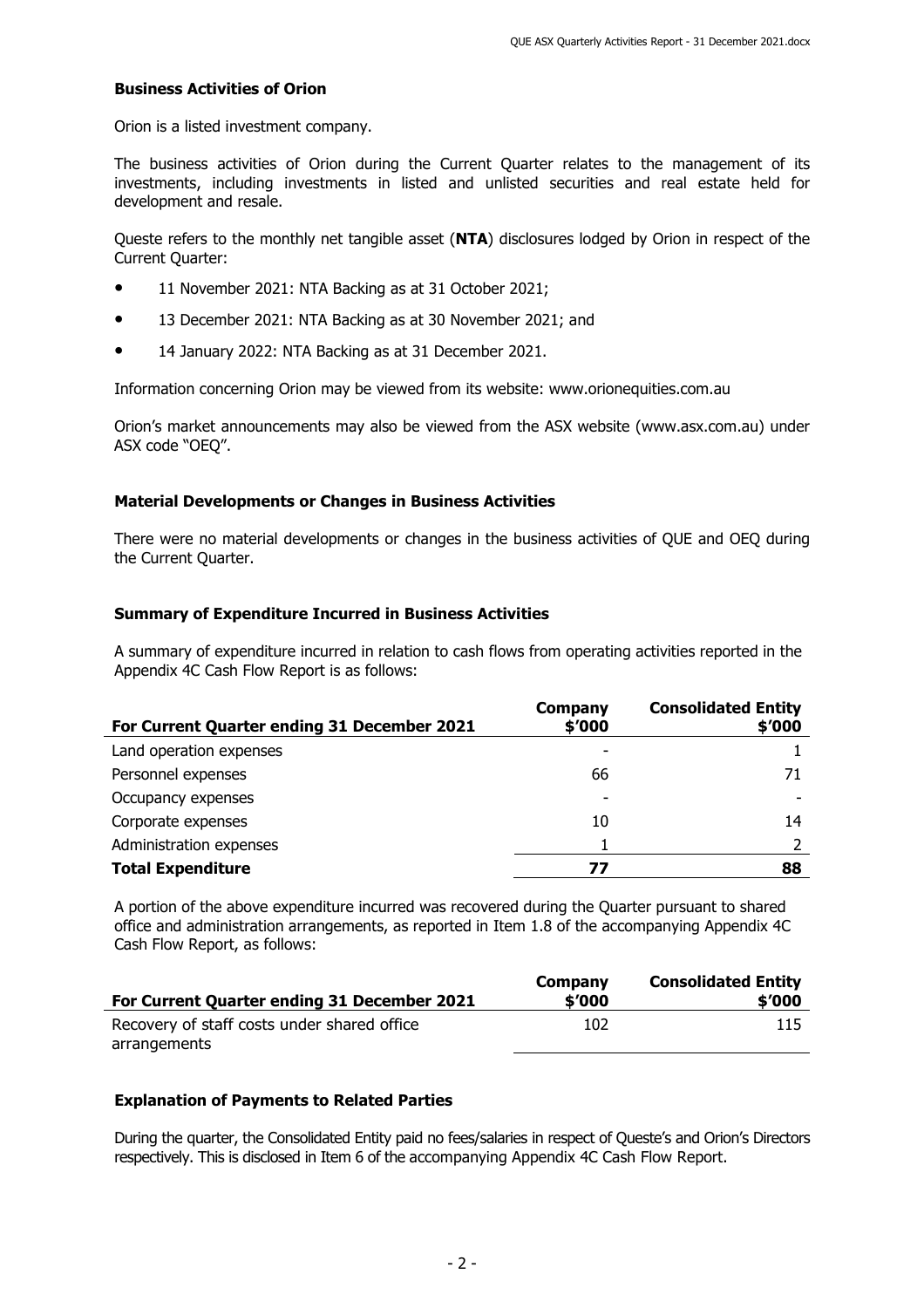# **AUTHORISED FOR RELEASE - FOR FURTHER INFORMATION:**

| Faroog Khan<br><b>Executive Chairman</b><br>and Managing Director | T   (08) 9214 9777<br>E   info@queste.com.au |
|-------------------------------------------------------------------|----------------------------------------------|
| Victor Ho<br><b>Executive Director</b>                            | T   0413 735 165                             |

and Company Secretary E | cosec@queste.com.au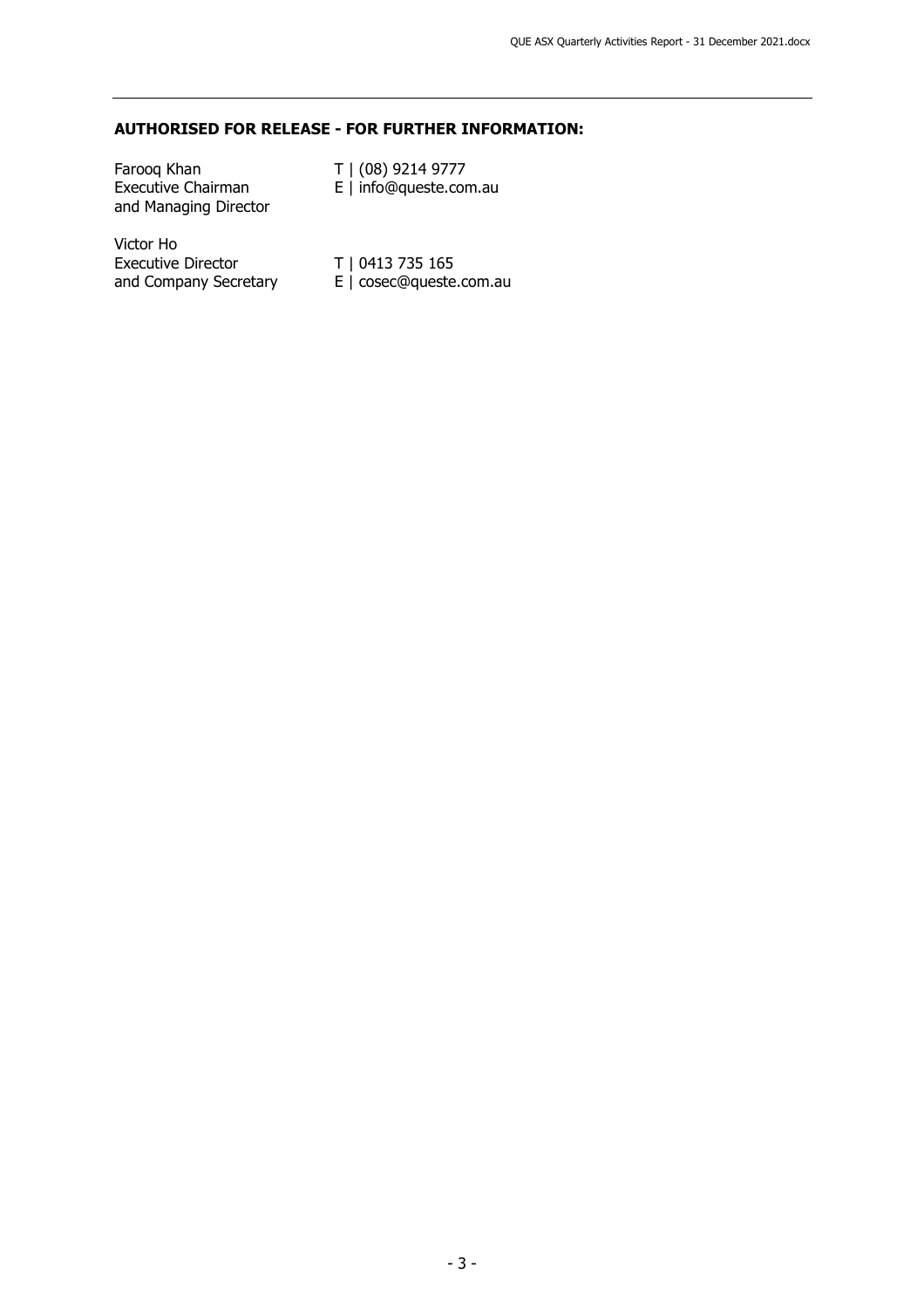*Rule 4.7B*

# **Appendix 4C**

# **Quarterly cash flow report for entities subject to Listing Rule 4.7B**

Name of entity

**QUESTE COMMUNICATIONS LTD and controlled entity**

ABN

**58 081 688 164**

**31 December 2021**

|            |                                                               | Company                |              | <b>Consolidated</b>    |              |
|------------|---------------------------------------------------------------|------------------------|--------------|------------------------|--------------|
|            |                                                               | <b>Current Quarter</b> | Year to Date | <b>Current Quarter</b> | Year to Date |
|            | <b>Consolidated statement of cash flows</b>                   | Dec21                  | 6 months     | Dec21                  | 6 months     |
|            |                                                               | \$A' 000               | \$A' 000     | \$A' 000               | \$A' 000     |
| 1.         | Cash flows from operating activities                          |                        |              |                        |              |
| 1.1<br>1.2 | Receipts from customers<br>Payments for                       |                        |              | 15                     | 18           |
|            | (a) research and development                                  |                        |              |                        |              |
|            | product manufacturing and operating costs<br>(b)              |                        |              |                        |              |
|            | advertising and marketing<br>(c)                              |                        |              |                        |              |
|            | leased assets<br>(d)                                          |                        |              |                        |              |
|            | (e) staff costs                                               | (66)                   | (143)        | (71)                   | (270)        |
|            | administration and corporate costs<br>(f)                     | (11)                   | (41)         | (17)                   | (81)         |
| 1.3        | Dividends received (see note 3)                               |                        |              |                        |              |
| 1.4        | Interest received                                             |                        |              |                        |              |
| 1.5        | Interest and other costs of finance paid                      | (2)                    | (3)          |                        |              |
| 1.6        | Income taxes paid                                             |                        |              |                        |              |
| 1.7        | Government grants and tax incentives                          |                        |              |                        |              |
| 1.8        | Other (provide details if material)                           |                        |              |                        |              |
|            | - Recovery of staff costs under shared office<br>arrangements | 102                    | 168          | 115                    | 181          |
| 1.9        | Net cash from / (used in) operating activities                | 23                     | (19)         | 42                     | (152)        |
| 2.         | Cash flows from investing activities                          |                        |              |                        |              |
| 2.1        | Payments to acquire or for:                                   |                        |              |                        |              |
|            | (a) entities                                                  |                        |              |                        |              |
|            | businesses<br>(b)                                             |                        |              |                        |              |
|            | property, plant and equipment<br>(c)                          |                        |              |                        |              |
|            | investments<br>(d)                                            |                        |              |                        |              |
|            | intellectual property<br>(e)                                  |                        |              |                        |              |
|            | other non-current assets<br>(f)                               |                        |              |                        |              |

### **Notes:**

The Company currently has a 59.86% (30 September 2021: 59.86%) interest in ASX listed investment company, Orion Equities Limited ("OEQ"). OEQ is a controlled entity of the Company under the Accounting Standards. Therefore, the Consolidated columns in this Monthly Cash Flow Report takes into account the cash flows of the Company and its controlled entity, including OEQ.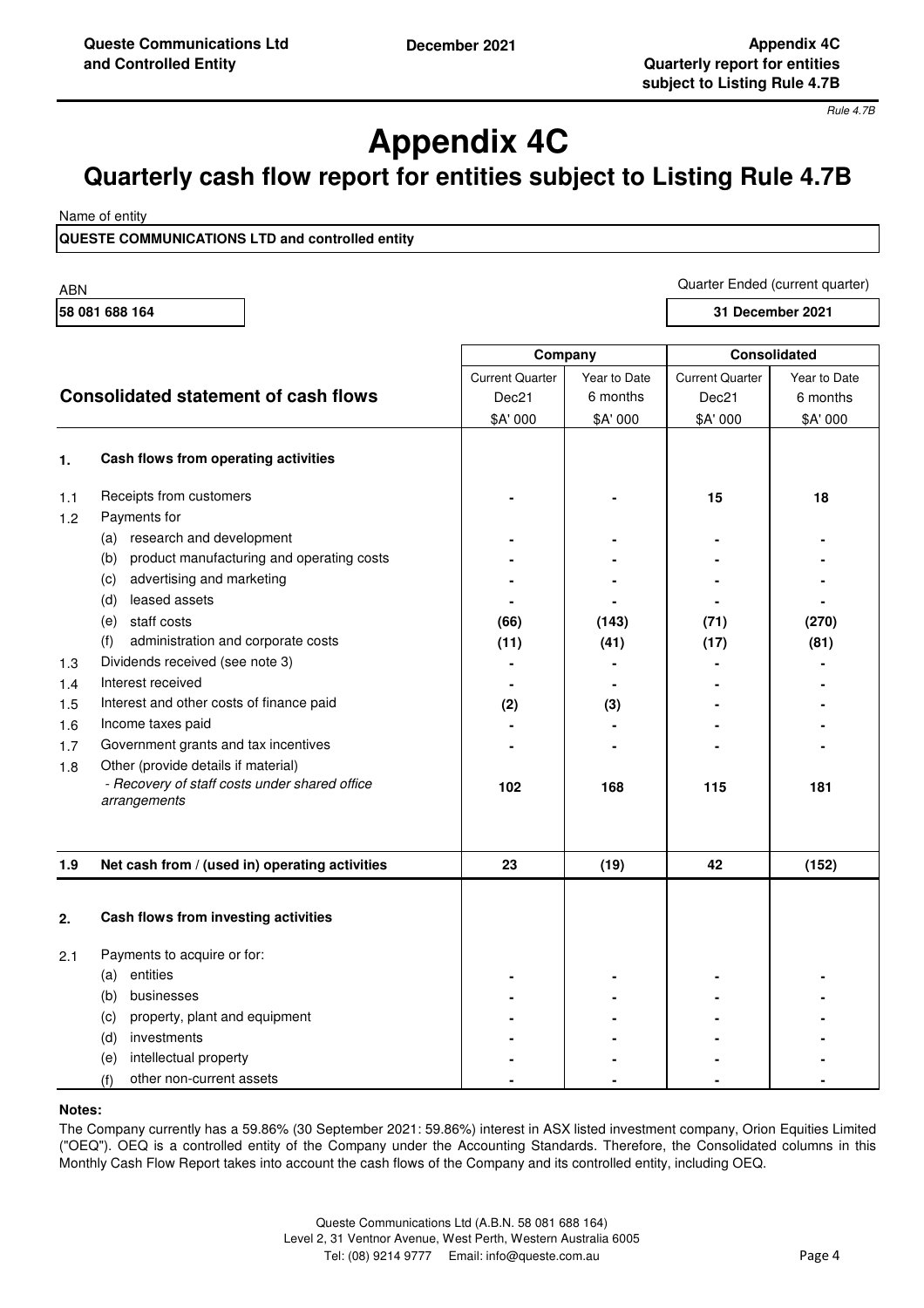|      |                                                                                      | Company                |              | <b>Consolidated</b>    |              |
|------|--------------------------------------------------------------------------------------|------------------------|--------------|------------------------|--------------|
|      |                                                                                      | <b>Current Quarter</b> | Year to Date | <b>Current Quarter</b> | Year to Date |
|      | <b>Consolidated statement of cash flows</b>                                          | Dec21                  | 6 months     | Dec21                  | 6 months     |
|      |                                                                                      | \$A' 000               | \$A' 000     | \$A' 000               | \$A' 000     |
|      |                                                                                      |                        |              |                        |              |
| 2.   | Cash flows from investing activities (continued)                                     |                        |              |                        |              |
| 2.2  | Proceeds from the disposal of:                                                       |                        |              |                        |              |
|      | entities<br>(a)                                                                      |                        |              |                        |              |
|      | businesses<br>(b)                                                                    |                        |              |                        |              |
|      | property, plant and equipment<br>(c)                                                 |                        |              |                        |              |
|      | investments<br>(d)                                                                   |                        |              |                        |              |
|      | intellectual property<br>(e)                                                         |                        |              |                        |              |
|      | other non-current assets<br>(f)                                                      |                        |              |                        |              |
| 2.3  | Cash flows from loans to other entities                                              |                        |              |                        |              |
| 2.4  | Dividends received (see note 3)                                                      |                        |              |                        |              |
| 2.5  | Other (provide details if material)                                                  |                        |              |                        |              |
| 2.6  | Net cash from / (used in) investing activities                                       |                        |              |                        |              |
| 3.   | Cash flows from financing activities                                                 |                        |              |                        |              |
| 3.1  | Proceeds from issues of equity securities (excluding<br>convertible debt securities) |                        |              |                        |              |
| 3.2  | Proceeds from issue of convertible debt securities                                   |                        |              |                        |              |
| 3.3  | Proceeds from exercise of options                                                    |                        |              |                        |              |
| 3.4  | Transaction costs related to issues of equity                                        |                        |              |                        |              |
|      | securities or convertible debt securities                                            |                        |              |                        |              |
| 3.5  | Proceeds from borrowings                                                             | 8                      | 45           |                        |              |
| 3.6  | Repayment of borrowings                                                              | (5)                    | (10)         |                        |              |
| 3.7  | Transaction costs related to loans and borrowings                                    |                        |              |                        |              |
| 3.8  | Dividends paid                                                                       |                        |              |                        |              |
| 3.9  | Other (provide details if material)                                                  |                        |              |                        |              |
|      |                                                                                      |                        |              |                        |              |
| 3.10 | Net cash from / (used in) financing activities                                       | 3                      | 35           | $\blacksquare$         |              |
| 4.   | Net increase / (decrease) in cash and cash<br>equivalents for the period             |                        |              |                        |              |
| 4.1  | Cash and cash equivalents at beginning of period                                     | 5                      | 15           | 17                     | 211          |
| 4.2  | Net cash from/(used in) operating activities                                         | 23                     | (19)         | 42                     | (152)        |
|      | (item 1.9 above)                                                                     |                        |              |                        |              |
| 4.3  | Net cash from/(used in) investing activities<br>(item 2.6 above)                     |                        |              |                        |              |
| 4.4  | Net cash from/(used in) financing activities                                         | 3                      | 35           |                        |              |
|      | (item 3.10 above)                                                                    |                        |              |                        |              |
| 4.5  | Effect of movement in exchange rates on cash held                                    |                        |              |                        |              |
| 4.6  | Cash and cash equivalents at end of period                                           | 31                     | 31           | 59                     | 59           |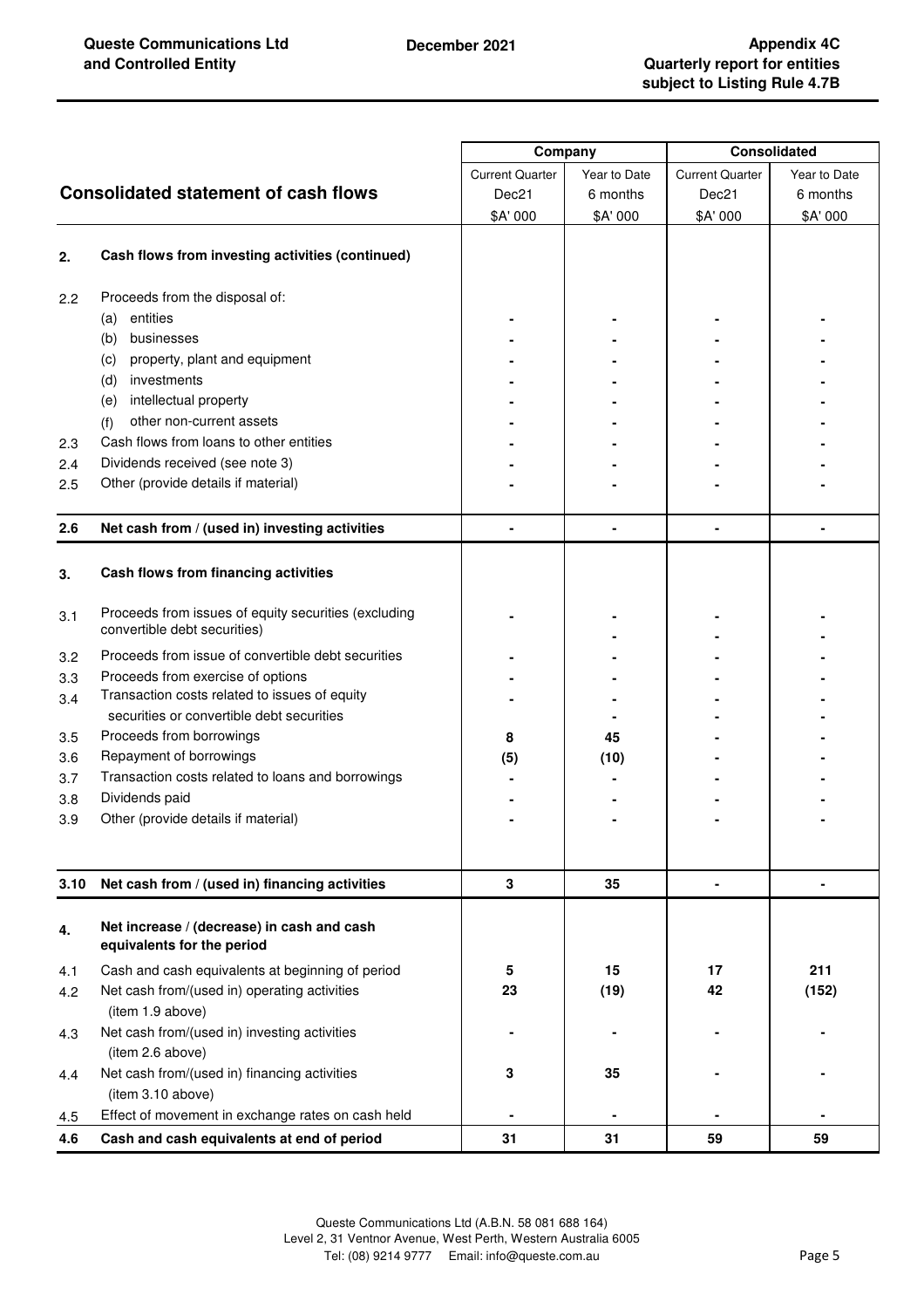| 5.            | Reconciliation of cash and cash equivalents<br>at the end of the quarter (as shown in the consolidated<br>statement of cash flows) to the related items in the | Company                |                         | Consolidated           |                         |
|---------------|----------------------------------------------------------------------------------------------------------------------------------------------------------------|------------------------|-------------------------|------------------------|-------------------------|
|               |                                                                                                                                                                | <b>Current Quarter</b> | <b>Previous Quarter</b> | <b>Current Quarter</b> | <b>Previous Quarter</b> |
|               |                                                                                                                                                                | Dec21                  | Jun21                   | Dec <sub>21</sub>      | Jun21                   |
|               | accounts                                                                                                                                                       | \$A' 000               | \$A' 000                | \$A' 000               | \$A' 000                |
|               |                                                                                                                                                                |                        |                         |                        |                         |
| 5.1           | Bank balances                                                                                                                                                  | 31                     | 5                       | 59                     | 17                      |
| 5.2           | Call deposits                                                                                                                                                  |                        |                         |                        |                         |
| 5.3           | Bank overdrafts                                                                                                                                                |                        |                         |                        |                         |
| 5.4           | Other (provide details)                                                                                                                                        |                        |                         |                        |                         |
| $5.5^{\circ}$ | Cash and cash equivalents at end of quarter (should<br>equal item 4.6 above)                                                                                   | 31                     | 5                       | 59                     | 17                      |

| 6.  | Payments to related parties of the entity and their associates                          | <b>Current Quarter</b> |
|-----|-----------------------------------------------------------------------------------------|------------------------|
|     |                                                                                         | \$A' 000               |
| 6.1 | Aggregate amount of payments to related parties and their associates included in item 1 | $\blacksquare$         |
| 6.2 | Aggregate amount of payments to related parties and their associates included in item 2 | ٠                      |

*Note: if any amounts are shown in items 6.1 or 6.2, your quarterly activity report must include a description of, and an explanation for, such payments.*

| 7.  | <b>Financing facilities</b><br>Note: the term "facility' includes all forms of financing<br>arrangements available to the entity.<br>Add notes as necessary for an understanding of the<br>sources of finance available to the entity. | <b>Total facility</b><br>amount at<br>quarter end<br>\$A' 000 | Amount drawn<br>at quarter end<br>\$A' 000 |
|-----|----------------------------------------------------------------------------------------------------------------------------------------------------------------------------------------------------------------------------------------|---------------------------------------------------------------|--------------------------------------------|
|     |                                                                                                                                                                                                                                        |                                                               |                                            |
| 7.1 | Loan facilities                                                                                                                                                                                                                        | 200                                                           | 77                                         |
| 7.2 | Credit standby arrangements                                                                                                                                                                                                            |                                                               |                                            |
| 7.3 | Other (please specify)                                                                                                                                                                                                                 |                                                               |                                            |
| 7.4 | <b>Total financing facilities</b>                                                                                                                                                                                                      | 200                                                           | 77                                         |

### **7.5 Unused financing facilities available at quarter end**

**123** 

7.6 Include in the box below a description of each facility above, including the lender, interest rate, maturity date and whether it is secured or unsecured. If any additional financing facilities have been entered into or are proposed to be entered into after quarter end, include a note providing details of those facilities as well.

Note: OEQ and QUE have entered into a Loan Agreement for OEQ to advance up to \$200,000 to QUE. The loan is unsecured and matures on 31 December 2022 and accrues interest at 10% pa in respect of the first \$150,000 advanced, and 7.5% pa in respect of \$50,000 advanced thereafter.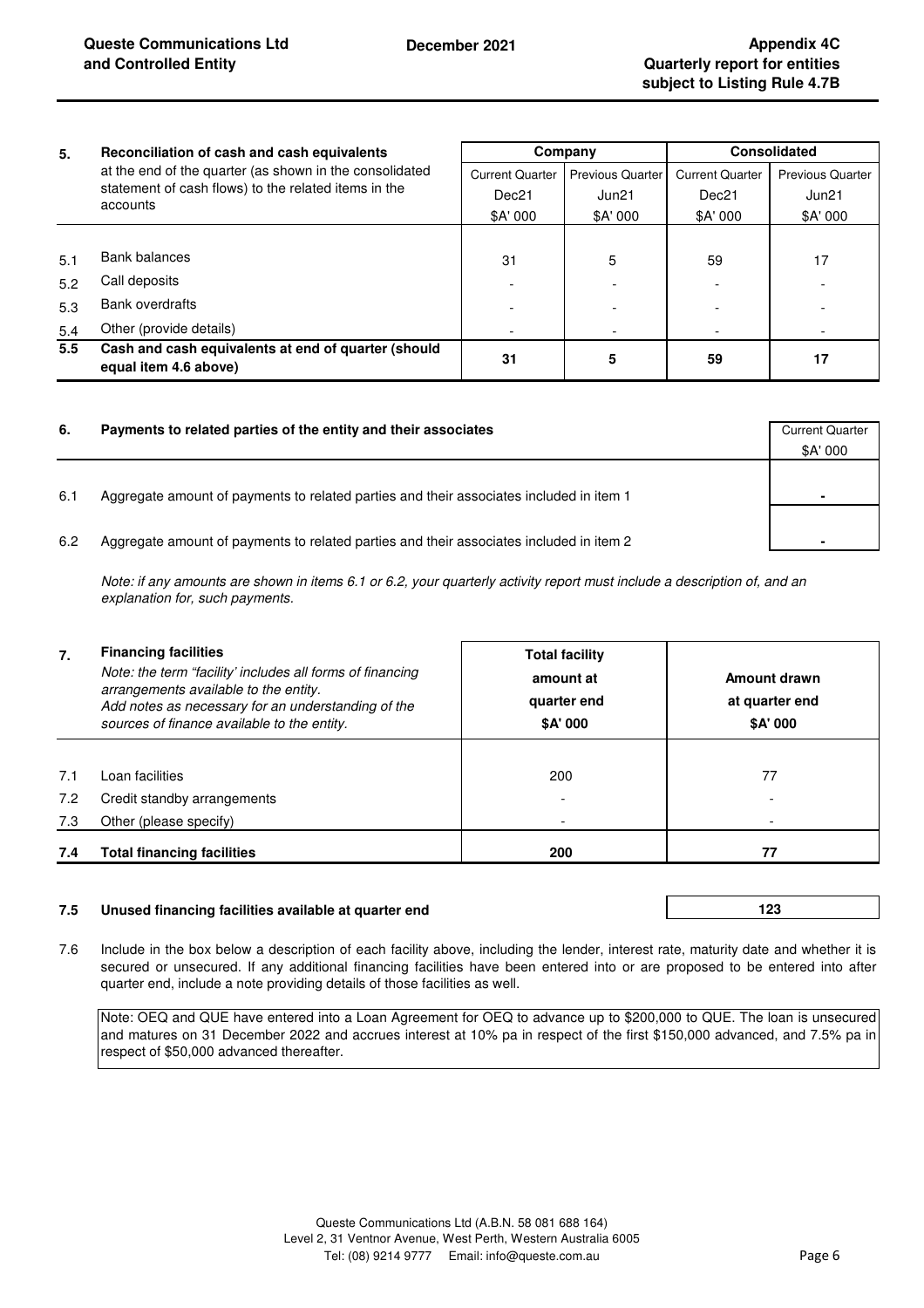| 8.  | Estimated cash available for future operating activities               | Company  | <b>Consolidated</b>                                  |
|-----|------------------------------------------------------------------------|----------|------------------------------------------------------|
|     |                                                                        | \$A' 000 | \$A' 000                                             |
| 8.1 | Net cash from / (used in) operating activities (Item 1.9)              | 23       | 42                                                   |
| 8.2 | Cash and cash equivalents at quarter end (Item 4.6)                    | 31       | 59                                                   |
| 8.3 | Unused finance facilities available at quarter end (Item 7.5)          | 123      |                                                      |
| 8.4 | Total available funding (Item $8.2 +$ Item $8.3$ )                     | 154      | 59                                                   |
| 8.5 | Estimated quarters of funding available (Item 8.4 divided by Item 8.1) |          | Not applicable as Item 8.1 is a<br>positive cashflow |

*Note: if the entity has reported positive net operating cash flows in item 1.9, answer item 8.5 as "N/A". Otherwise, a figure for the estimated quarters of funding available must be included in item 8.5.*

8.6 If Item 8.5 is less than 2 quarters, please provide answers to the following questions:

8.6.1. Does the entity expect that it will continue to have the current level of net operating cash flows for the time being and, if not, why not?

Not applicable

8.6.2. Has the entity taken any steps, or does it propose to take any steps, to raise further cash to fund its operations and, if so, what are those steps and how likely does it believe that they will be successful?

Not applicable

Not applicable 8.6.3. Does the entity expect to be able to continue its operations and to meet its business objectives and, if so, on what basis?

*Note: where item 8.5 is less than 2 quarters, all of questions 8.6.1, 8.6.2 and 8.6.3 above must be answered*

# **Compliance statement**

1. This statement has been prepared in accordance with accounting standards and policies which comply with Listing Rule 19.11A.

2. This statement gives a true and fair view of the matters disclosed.

**Authorised by**

**17 January 2022**

**Executive Director & Company Secretary Victor Ho**